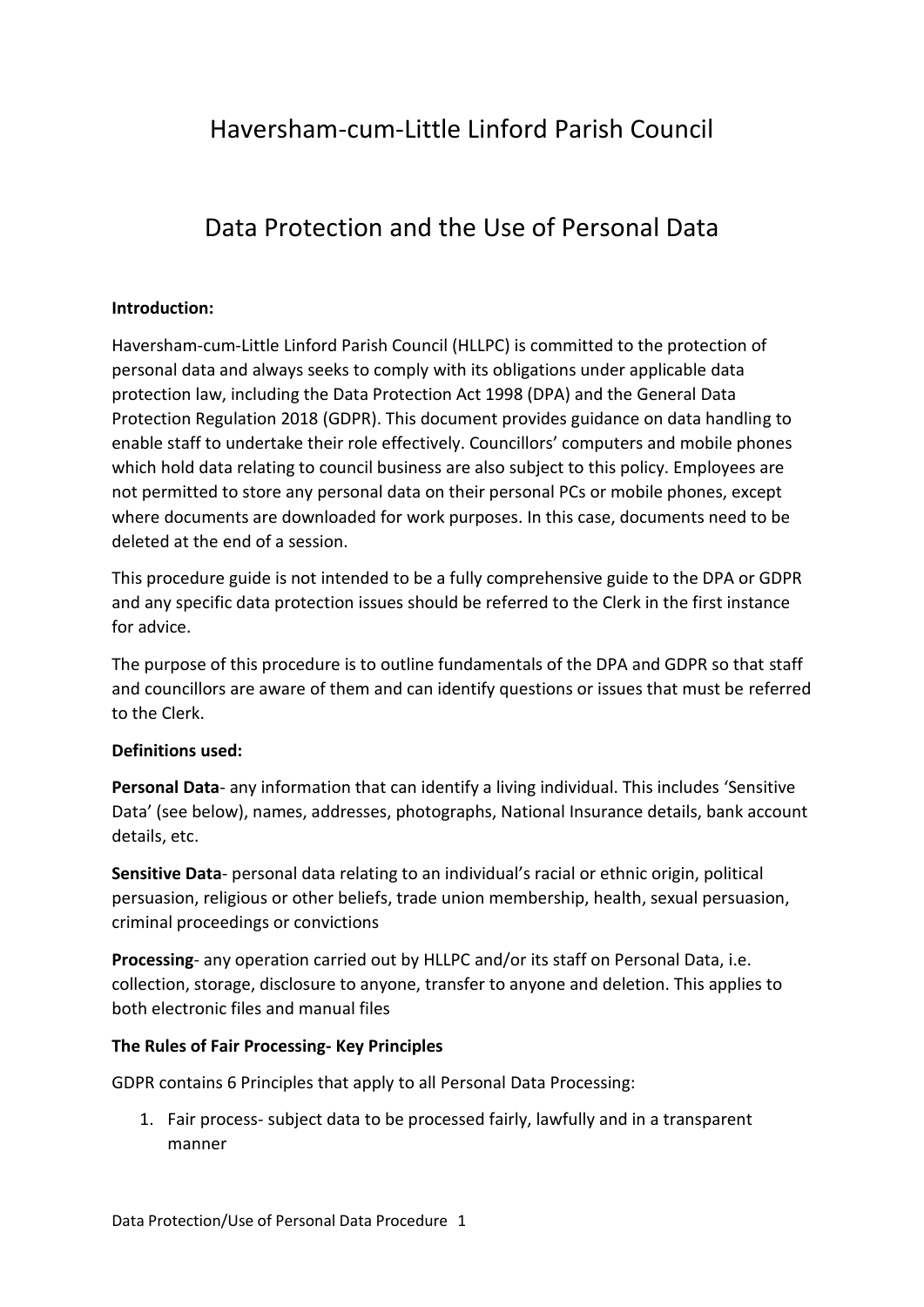- 2. Collection- for specific, explicit, legitimate purposes and not processed further for purposes incompatible with these
- 3. Adequacy- data collected needs to adequate, relevant and limited to what is necessary
- 4. Accurate- data to be kept up to date, where possible, and accurately recorded
- 5. Retained- kept in a form that permits identification for no longer than is necessary for the purposes for which the data has been captured and processed
- 6. Security- processed to ensure adequate security including protection against unauthorised or unlawful processing and against accidental loss/damage

# **Staff Responsibility:**

**Principles 1, 2 & 3-** The DPA requires that Personal Data be Processed 'fairly and lawfully'. Personal Data will not be Processed fairly and lawfully unless:

# **The individual has consented to the Processing**

We rely mainly on this condition in respect of Personal Data. When requesting data we must tell the individual what we will do with the information and ask them for their active consent, being the requirement for them to specifically confirm that the parish council is able to continue to hold data for mutually agreed purposes. This can be provided verbally and should be documented.

Sensitive Data will not be processed unless it is with EXPLICIT consent or where required for the administration of justice or legal proceedings.

**Principle 4**- All staff and councillors must make every effort to ensure that any Personal Data entered onto their computers is recorded accurately. Staff will be responsible for updating records as and when notification of changes in Personal Data are received. When notified of bereavement the individual's details should be deleted immediately.

**Principle 5**- All staff must ensure that regular reviews are undertaken on information files and these are deleted where required or when the purpose for which the data has been collected has ceased.

**Principle 6**- We take security measures to safeguard Personal Data. This includes technical measures (e.g. password protection on computer systems) and organisational measures (e.g. secure storage for physical files). The measures are designed to prevent any unauthorised access to or disclosure of Personal Data. In particular, care must be taken to always ensure that:

- Public or unauthorised personnel are not permitted access to HLLPC files and records without supervision
- PCs are password protected with secure passwords
- PCs are locked when not in use
- Keys held by HLLPC and computer passwords are safe and are not disclosed/passed to anyone other than fellow employees and councillors